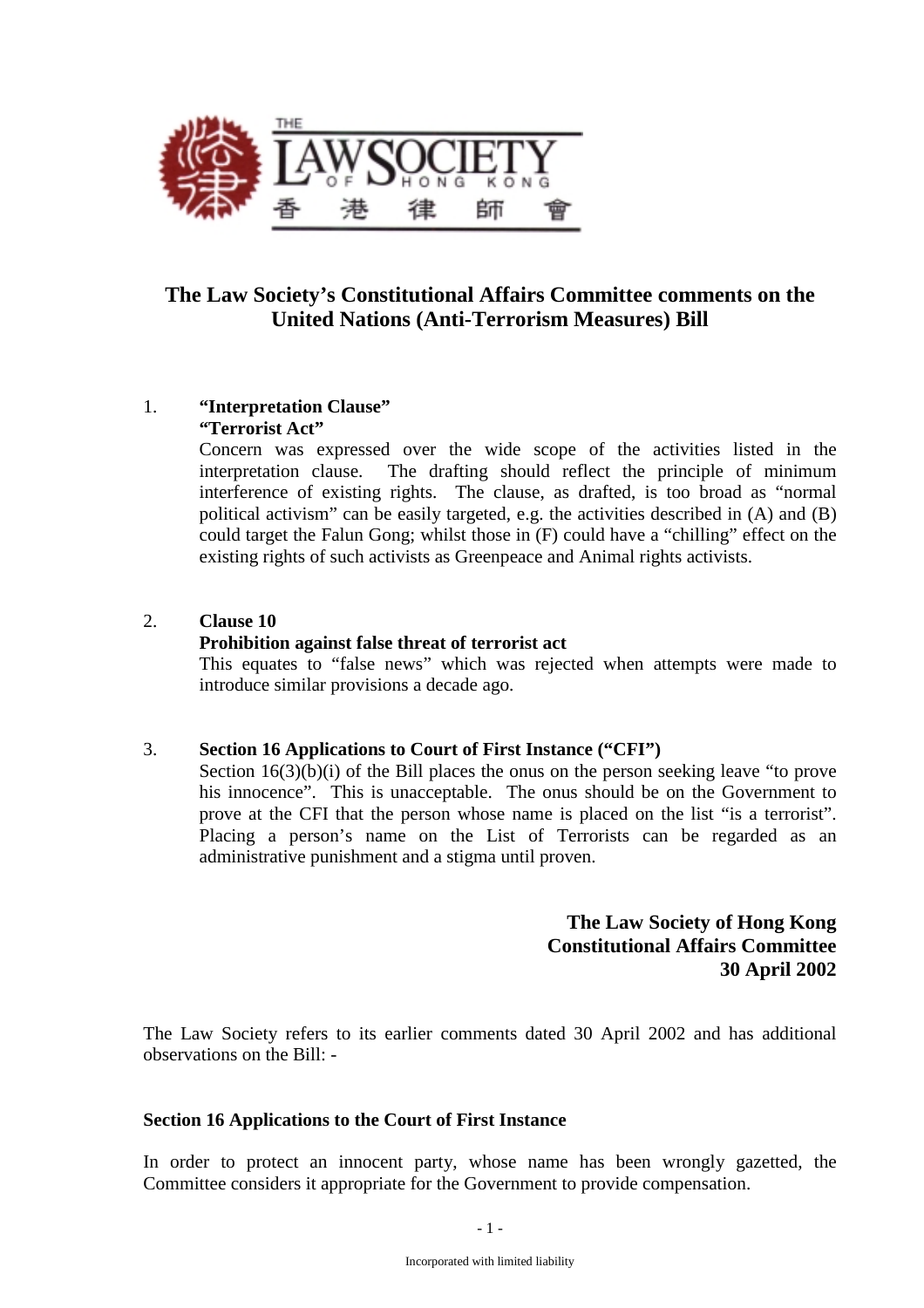The Court hearing should be :-

- 1. Expedited; and
- 2. The Judge should have a statutory discretion to award compensation on the setting aside of the Section 4 Notice in the Gazette.

Members were of the opinion that although an innocent party has common law remedies to seek compensation, the anti-terrorism measure of gazetting a person's name as a terrorist imposes significant hardships on innocent parties. In the ordinary course of events, an innocent party would have to launch separate civil proceedings in order to receive compensation. It could take a significant amount of time and money before the hearing for assessment of damages. In addition, an innocent party may well be out of pocket in pursuing the civil remedy as the standard award of cost in civil proceedings is on a "party and party basis" which usually results in a 60% recovery of actual costs incurred.

The Law Society therefore considers that a "right to compensation" should be included in the Bill. This will enable the Judge hearing the Section 16 application to consider whether immediate relief can be awarded to an innocent party.

> **The Law Society of Hong Kong Constitutional Affairs Committee 29 May 2002**

The Law Society has reviewed the draft Committee Stage Amendments ("CSAs") and has the following comments:

#### **Clauses 4 and 4A**

- 1. At this stage, there is no evidence of terrorist activities in HK which cannot be dealt with under the existing law. There is no urgency or justification to enact additional legislation beyond the requirements under the United Nations Security Council Resolutions. The "minimalist approach" should be adopted. The Administration has failed to justify the need for the Clause 4A and related procedures. The procedures in Clause 4 covering terrorist and terrorist property specified by the UN Committee are sufficient for our purpose to meet Hong Kong's obligations.
- 2. The proposal that the Administration will seek Court approval before gazettal of the terrorist's name is no more than an attempt to provide legitimacy to the procedure, without providing real safeguards to individual rights. In particular, the test of "reasonable grounds to believe" proposed by the Administration provides an unacceptably low threshold given the dire consequences of being specified a terrorist or terrorist property under the proposed legislation. An analogy can be drawn from the criminal procedure law: a low threshold of "reasonable grounds to believe/suspect [a person having committed a crime]" is adopted for exercising the power of arrest; a higher threshold of a "prima facie" case is adopted for committing a person for trial; and